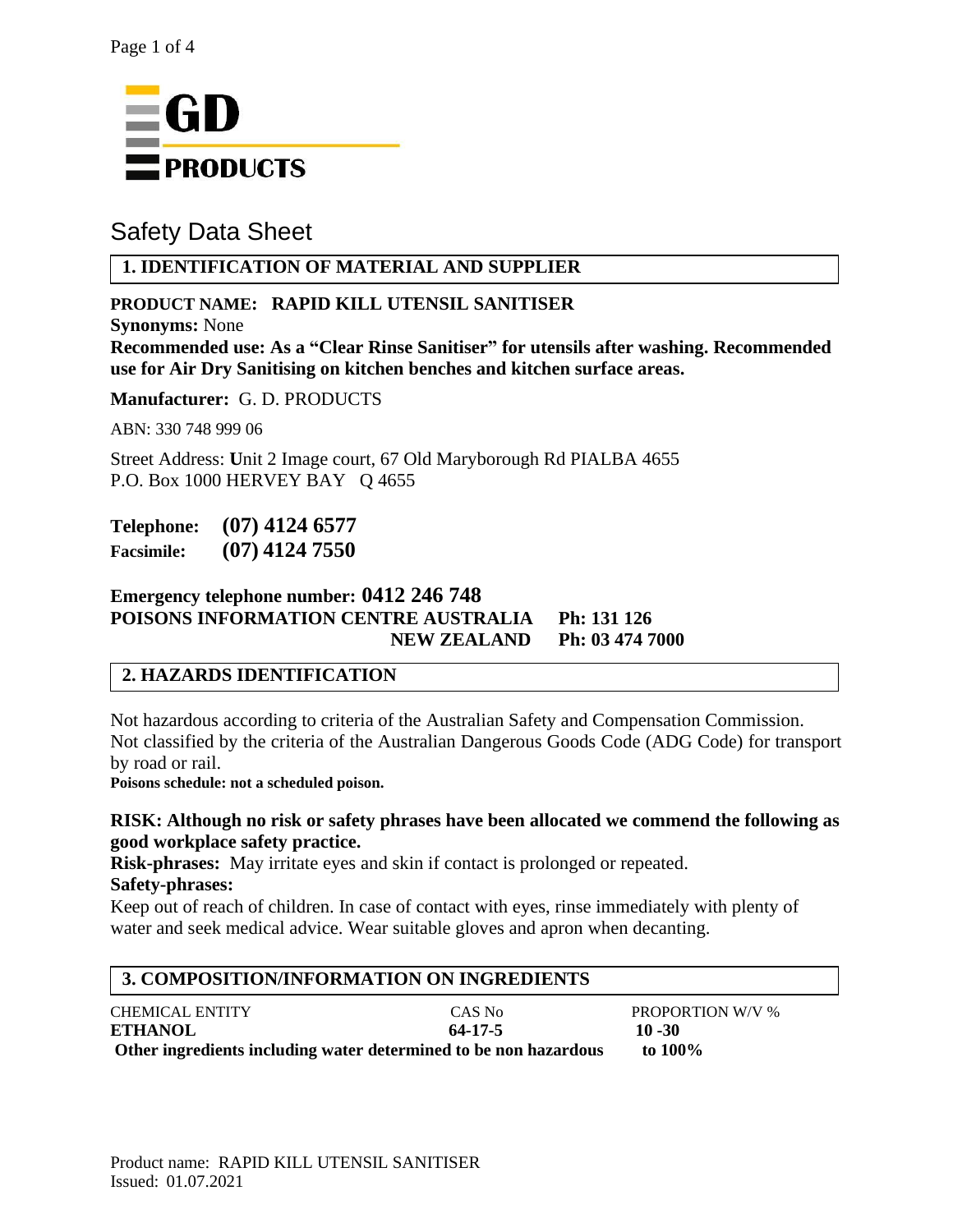#### **4. FIRST AID MEASURES**

**Ingestion:** Immediately rinse mouth with water. Do NOT induce vomiting. If available, give large quantity of water. Obtain medical attention.

**Eye contact:** Immediately flush with lukewarm, gently flowing water for 15 minutes. Remove contact lenses if present. Obtain medical attention**.**

#### **Skin contact:**

Wash with soap and water until skin is no longer slippery. Obtain medical assistance if symptoms persist.

#### **Inhalation:**

If inhaled, remove from contaminated area. Give mouth-to-mouth resuscitation. Resuscitate in a well-ventilated area. Obtain medical attention immediately if there is difficulty in breathing.

#### **Notes to physician:**

Suggest intubation and gastric larvage if there are any adverse effects on the gastrointestinal system. If swallowed symptoms of inebriation may occur.

### **5. FIRE FIGHTING MEASURES**

#### **Suitable extinguishing media:**

If material is involved in a major fire use water fog (or if unavailable fine water spray) to keep drums cool. Use foam, dry agent (carbon dioxide, dry chemical powder) to extinguish fires.

#### **Specific hazards:**

Small amounts of CO and CO2 may be generated in large fires. Wear suitable protective gear in this case.

#### **Emergency procedures:**

CONTAIN. Wear full protective gear to prevent skin contact. If small amounts absorb into diatomaceous earth, sand, earth.

If larger amounts, contain liquid to prevent run off. Transfer to plastic containers using plastic scoops and funnels.

### **7. HANDLING AND STORAGE**

#### **Precautions for safe handling:**

Wear water resistant clothing, boots and gloves with eye protection. Avoid skin and eye contact. Handle using good industrial hygiene practices. Wash contaminated clothing and washable equipment before storage or re-use.

#### **Storage:**

Store according to local, State or Federal regulations as applicable. Keep out of reach of children. Store in a cool, dry place and out of direct sunlight. Store away from foodstuffs. Keep containers closed when not in use.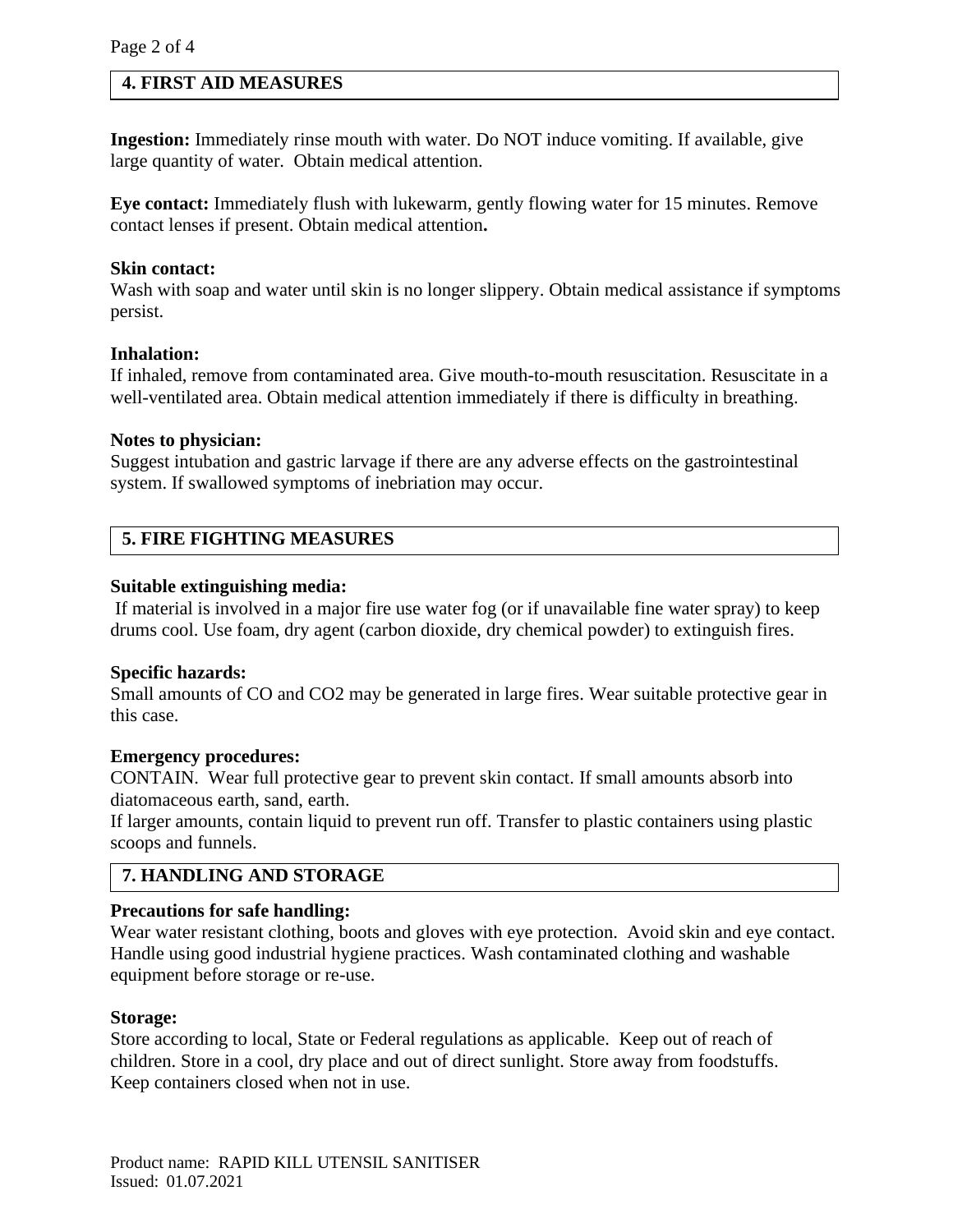### **8. EXPOSURE CONTROLS/PERSONAL PROTECTION**

#### **National occupational exposure limits:**

No value assigned for this specific material by the National Occupational Health and Safety commission (NOHSC). Use TWA of 10 mg/Cubic metre as a maximum as for nuisance mists. As published by the National Health and Safety commission (NOHSC).

Exposure Standard (TWA) is the time –weighted average airborne concentration over an eight hour working day, for a five day week over an entire working life. According to current knowledge these concentrations should neither impair the health of, nor cause undue discomfort to nearly all workers.

These exposure standards are guides to be used in the control of occupational health hazards. All atmospheric contamination should be kept to as low a level as is workable. Exposure standards should not be used as fine dividing lines between safe and dangerous concentrations of chemicals. They are not a measure of relative toxicity

#### **Engineering measures:**

Control to below quoted Exposure Standards. Use with local exhaust ventilation. Keep containers closed when not in use. Do not smoke.

**Personal protection equipment:**Avoid contact. Gloves and plastic apron if risk of splashes. Always wash hands before smoking, eating, drinking or using the toilet. Wash contaminated clothing and other protective equipment before storage or re-use.

### **9. PHYSICAL AND CHEMICAL PROPERTIES**

**Form/Colour/Odour: liquid, pale pink with faint sweet fragrance.**

**Solubility: completely miscible with water.**

**Specific gravity (20°C): 0.93 -0.98 pH as supplied @ 25ºC : 6.5 – 7.5. Melting point (C): < 0 Rel. Vapour density (air=1): <1 Flash Point (°C) Closed cup: not flammable Boiling Point (°C): approx 75 Vapour Pressure (20°C)mm Hg: N/D Decomposition Point (°C): >90 Flammability Limits (%): not applicable**

 $N/D$  = not determined.  $N/R$  = not relevant.

# **10. STABILITY AND REACTIVITY**

#### **Stability:**

Does not polymerise. Keep containers in a cool dry place and closed when not in use to prevent loss of active constituents.

# **11. TOXICOLOGICAL INFORMATION**

No adverse effects expected if the product is handled in accordance with this Safety Data Sheet and the product label.

### **Acute Effects:**

**Ingestion**: May irritate the digestive system.

**Eye contact:** May **i**rritate eyes.

**Skin contact:** May cause irritation to skin. Prolonged or repeated contact may lead to contact dermatitis by defatting the skin.

**Inhalation:** May cause irritation to the nose, throat and the respiratory tract. **Long Term Effects:**

Product name: RAPID KILL UTENSIL SANITISER Issued: 01.07.2021